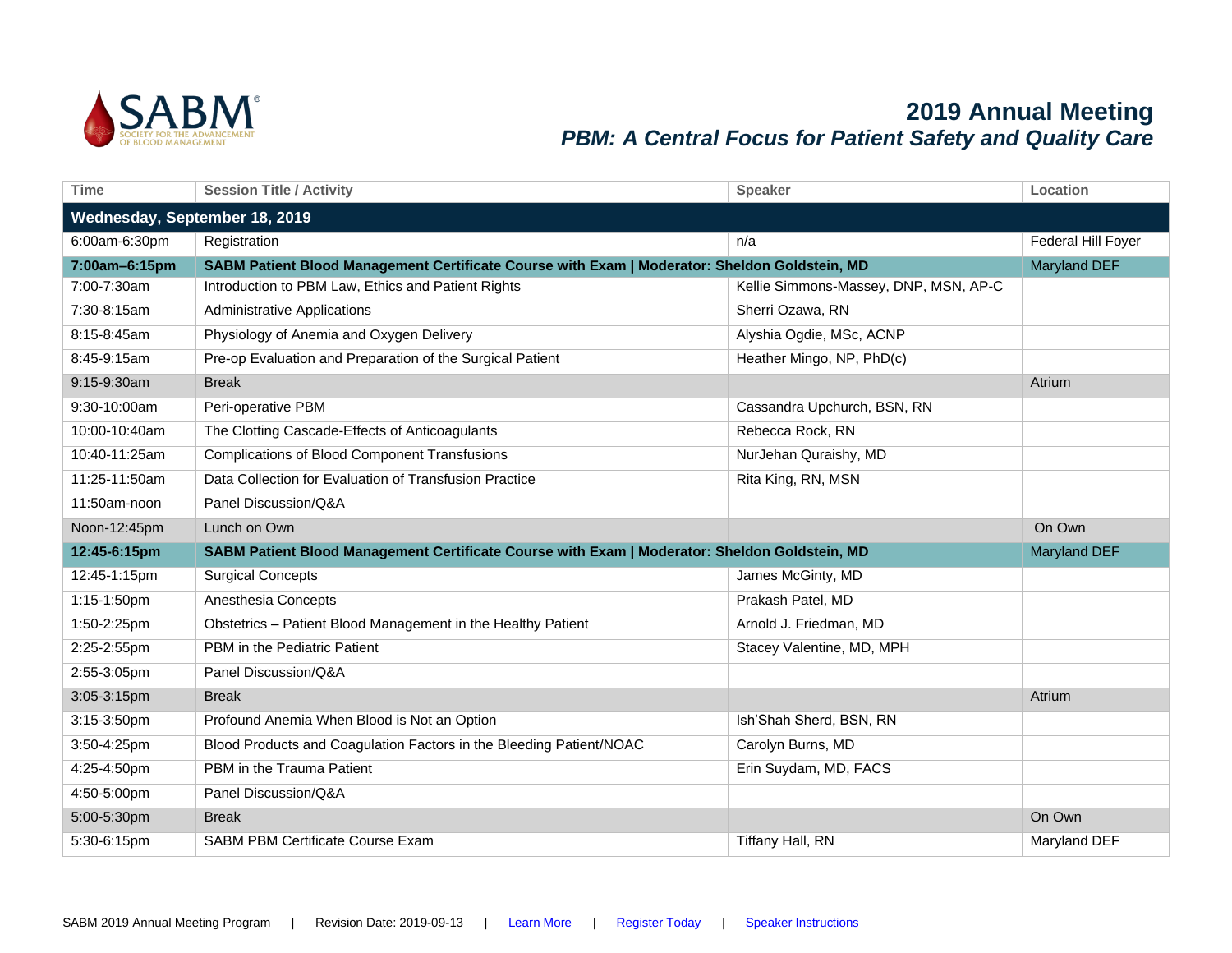| Thursday, September 19, 2019 |                                                                                                                                                                                                                                               |                                                                                                        |                      |
|------------------------------|-----------------------------------------------------------------------------------------------------------------------------------------------------------------------------------------------------------------------------------------------|--------------------------------------------------------------------------------------------------------|----------------------|
| 6:30am-8:00pm                | Registration                                                                                                                                                                                                                                  | n/a                                                                                                    | Federal Hill Foyer   |
| 8:00am-11:30am               | Boot Camp for Patient Blood Management Program Implementation   Moderator: Gee Mei Tan, MBBS, MMED                                                                                                                                            |                                                                                                        | <b>Maryland DEF</b>  |
| 8:00-8:30am                  | Patient Blood Management Principles and Clinical Concepts - An Overview                                                                                                                                                                       | Carolyn Burns, MD                                                                                      |                      |
| 8:30-9:00am                  | Ensuring Patient Blood Management Clinical Excellence Using the SABM<br><b>Standards and Quality Guide</b>                                                                                                                                    | Sherri Ozawa, RN                                                                                       |                      |
| 9:00-9:30am                  | Facilitating Change and Applied Patient Blood Management Learning Through<br><b>SABM Tools</b>                                                                                                                                                | Rebecca Rock, RN                                                                                       |                      |
| 9:30-9:45am                  | <b>Break</b>                                                                                                                                                                                                                                  |                                                                                                        | Atrium               |
| 9:45-10:15am                 | Aligning Patient Blood Management with Hospital Quality, Safety and Operational<br>Performance                                                                                                                                                | Tiffany Hall, RN                                                                                       |                      |
| 10:15-10:45am                | Lessons Learned from Successful PBM Program Implementation: Challenge and<br>Opportunities                                                                                                                                                    | Joseph Thomas, BSN, RN                                                                                 |                      |
| 10:45-11:30am                | <b>Questions and Answers</b>                                                                                                                                                                                                                  | Panel                                                                                                  |                      |
| 11:30am-1:00pm               | Lunch Symposium: Recognizing and Treating Iron Deficiency Anemia (IDA)<br>Across a Spectrum of Appropriate Patients (Non-CME)   Lunch sponsored by<br>Daiichi Sankyo                                                                          | Aryeh Shander, MD, FCCM, FCCP, FASA                                                                    | <b>Maryland DEF</b>  |
| 1:00-4:30pm                  | Industry Workshops - Register to attend at http://www.esvw.com/rsvp/sabm                                                                                                                                                                      |                                                                                                        |                      |
| 5:00-6:00pm                  | Welcome Reception with Introduction by Sherri Ozawa, RN and Prakash Patel, MD                                                                                                                                                                 |                                                                                                        | Atrium               |
| 6:00-6:15pm                  | Move to Ballroom                                                                                                                                                                                                                              |                                                                                                        |                      |
| 6:15-7:30pm                  | Dinner Symposium: Progress in the Accurate Assessment and Management<br>of Surgical Bleeding (Non-CME)   Moderators: Sherri Ozawa, RN and Prakash<br>Patel, MD   Dinner sponsored by Baxter                                                   | Aryeh Shander, MD, FCCM, FCCP,<br>FASA; Christopher Edwards, MD; and<br>Alanna Harrison, BScN, RN, CIC | <b>Maryland CDEF</b> |
| Friday, September 20, 2019   |                                                                                                                                                                                                                                               |                                                                                                        |                      |
| 6:00am-7:00pm                | Registration                                                                                                                                                                                                                                  |                                                                                                        | Federal Hill Foyer   |
| 6:45-7:30am                  | <b>Breakfast with Exhibitors</b>                                                                                                                                                                                                              |                                                                                                        | Atrium               |
| 7:30am-Noon                  | Patient Safety and Quality Care Session #1   Moderator: Prakash Patel, MD                                                                                                                                                                     |                                                                                                        | <b>Maryland CDEF</b> |
| 7:30-8:00am                  | President's Address: Truth, Justice and the American Global Way<br>with Special Guest, Renee Demski, MSW, MBA, Vice President of Quality for The<br>Johns Hopkins Health System and the Armstrong Institute for Patient Safety and<br>Quality | Pierre Tibi, MD                                                                                        |                      |
| 8:00-8:30am                  | President's Award: PBM as the Standard of Care                                                                                                                                                                                                | Aryeh Shander, MD, FCCM, FCCP, FASA                                                                    |                      |
| 8:30-9:00am                  | Patient Blood Management as a Public Health Issue                                                                                                                                                                                             | Dr. Axel Hofmann, ME                                                                                   |                      |
| $9:00 - 9:30$ am             | Coffee Break with Exhibitors                                                                                                                                                                                                                  |                                                                                                        | Atrium               |
| 9:30-9:50am                  | Extreme Blood Management: How to Keep the Blood in "Bloodless" Medicine                                                                                                                                                                       | Linda Resar, MD                                                                                        |                      |
| 9:50-10:20am                 | Practical Implementation of a Successful Preoperative Anemia Program                                                                                                                                                                          | Katherine Dettenwanger, MLS(ASCP)см<br>and A/Prof Christian Mabry, MD                                  |                      |
| 10:20-10:40am                | Anemia Management and Erythropoietin-Stimulating Agents: Current Data and<br>Guidance                                                                                                                                                         | David H. Henry, MD and Ronak H. Mistry,<br><b>DO</b>                                                   |                      |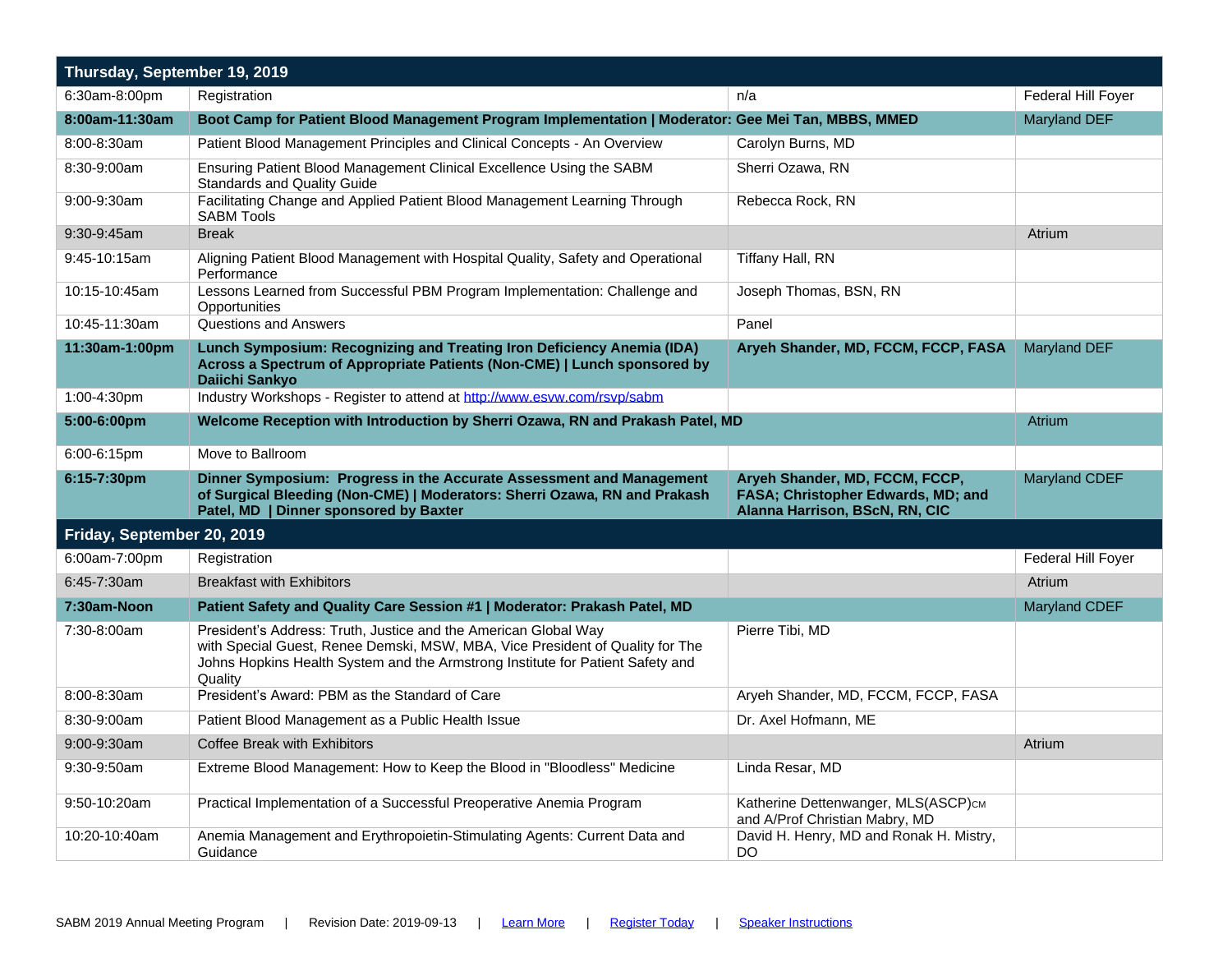| 10:40-11:00am | Hospital Costs and Reimbursement in an Organized Preoperative Iron Deficiency<br>Anemia Program for Colorectal Surgery                 | Kevin Trentino, MPH                                                                       |                            |
|---------------|----------------------------------------------------------------------------------------------------------------------------------------|-------------------------------------------------------------------------------------------|----------------------------|
| 11:00-11:15am | Panel Discussion                                                                                                                       |                                                                                           |                            |
| 11:15am-Noon  | <b>KEYNOTE: A Comprehensive Approach to Patient Safety</b>                                                                             | David Mayer, MD<br>Executive Director, MedStar Health<br>Institute for Quality and Safety |                            |
| Noon-12:20pm  | <b>Lunch Buffet</b>                                                                                                                    |                                                                                           | Atrium                     |
| 12:20-1:20pm  | <b>CME Lunch Presentation: Integrated, Patient-Centered Care of the Surgical</b><br>Patient: A Case Study   Moderator: Pierre Tibi, MD | <b>Irwin Gross, MD</b>                                                                    | <b>Maryland CDEF</b>       |
| 1:20-1:30pm   | Move to Breakout Sessions                                                                                                              |                                                                                           |                            |
|               | Breakout Session #1: PBM in Various Clinical Scenarios   Moderator: NurJehan Quraishy, MD                                              |                                                                                           | <b>Maryland CDEF</b>       |
| 1:30-2:00pm   | PBM in the Trauma Bay and Beyond                                                                                                       | Erin Suydam, MD, FACS                                                                     |                            |
| 2:00-2:30pm   | The Application of Patient Blood Management in Gastrointestinal Bleeding                                                               | Mitchell Spinnell, MD                                                                     |                            |
| 2:30-3:00pm   | The Unique Challenge of Patient Blood Management in the Peripartum Patient                                                             | Alyshia Ogdie, MSc, ACNP                                                                  |                            |
| 3:00-3:15pm   | Panel Discussion/Q&A                                                                                                                   | Panel                                                                                     |                            |
|               | Breakout Session #2: Bleeding and POC Testing   Moderator: Melissa Cushing, MD                                                         |                                                                                           | <b>Maryland B</b>          |
| 1:30-2:00pm   | The Coagulopathy of Liver Disease - Bleeding and Clotting Dilemmas                                                                     | Leonard Boral, MD                                                                         |                            |
| 2:00-2:30pm   | Limitations of Viscoelastic Testing: What to Do When the Test is Normal & the<br>Patient is Bleeding                                   | Evan Pivalizza, MD and Seth Perelman,<br>MD, FASA                                         |                            |
| 2:30-3:00pm   | Viscoelastic Testing for the Critically-III Patient: Enhancing Goal-Directed Therapy                                                   | Michael Mazzeffi, MD, MPH, MSc                                                            |                            |
|               |                                                                                                                                        |                                                                                           |                            |
| 3:00-3:15pm   | Panel Discussion/Q&A                                                                                                                   | Panel                                                                                     |                            |
|               | Breakout Session #3: Pediatrics   Moderator: Eloa Adams, MD                                                                            |                                                                                           | <b>Baltimore A</b>         |
| 1:30-2:00pm   | PBM Practices in Children: Are They Small Adults?                                                                                      | Gee Mei Tan, MBBS, MMED and A/Prof.<br>Christopher McKinney, MD                           |                            |
| 2:00-2:30pm   | The Tolerance of Anemia in Critically III Pediatric Patients                                                                           | A/Prof. Oliver Karam, MD, PhD                                                             |                            |
| 2:30-3:00pm   | Detection and Management of Iron Deficiency Anemia in the Neonate                                                                      | Tara Zamora, MD                                                                           |                            |
| 3:00-3:15pm   | Panel Discussion/Q&A                                                                                                                   | Panel                                                                                     |                            |
|               | Breakout Session #4: When Blood is Not an Option   Moderator: Sharon Sledge, MA, MS, RN                                                |                                                                                           | <b>Watertable Ballroom</b> |
| 1:30-2:00pm   | Patient Blood Management or "Bloodless" Program - Where is the Alignment?                                                              | Prof Steven M. Frank, MD                                                                  |                            |
| 2:00-2:30pm   | Current Developments in Hemoglobin-Based Oxygen Carriers                                                                               | Aryeh Shander, MD, FCCM, FCCP, FASA                                                       |                            |
| 2:30-3:00pm   | The Challenge of Treating Jehovah's Witness Patients                                                                                   | Rita Schwab, CPMSM                                                                        |                            |
| 3:00-3:15pm   | Panel Discussion/Q&A                                                                                                                   | Panel                                                                                     |                            |
|               | Breakout Session #5: Perfusion   Moderator: Karim Jabr, CCP                                                                            |                                                                                           | Maryland A                 |
| 1:30-2:00pm   | Neonatal/pediatric ECMO Management and Outcomes: The CHOP Experience                                                                   | Tami Rosenthal, BS, MBA, CCP, LP, FPP                                                     |                            |
| 2:00-2:30pm   | Update on Antifibrinolytics in Cardiac Surgery                                                                                         | Prakash Patel, MD                                                                         |                            |
| 2:30-3:00pm   | SABM Guidelines on Acute Normovolemic Hemodilution                                                                                     | James Brown, MHA, CCP, LP                                                                 |                            |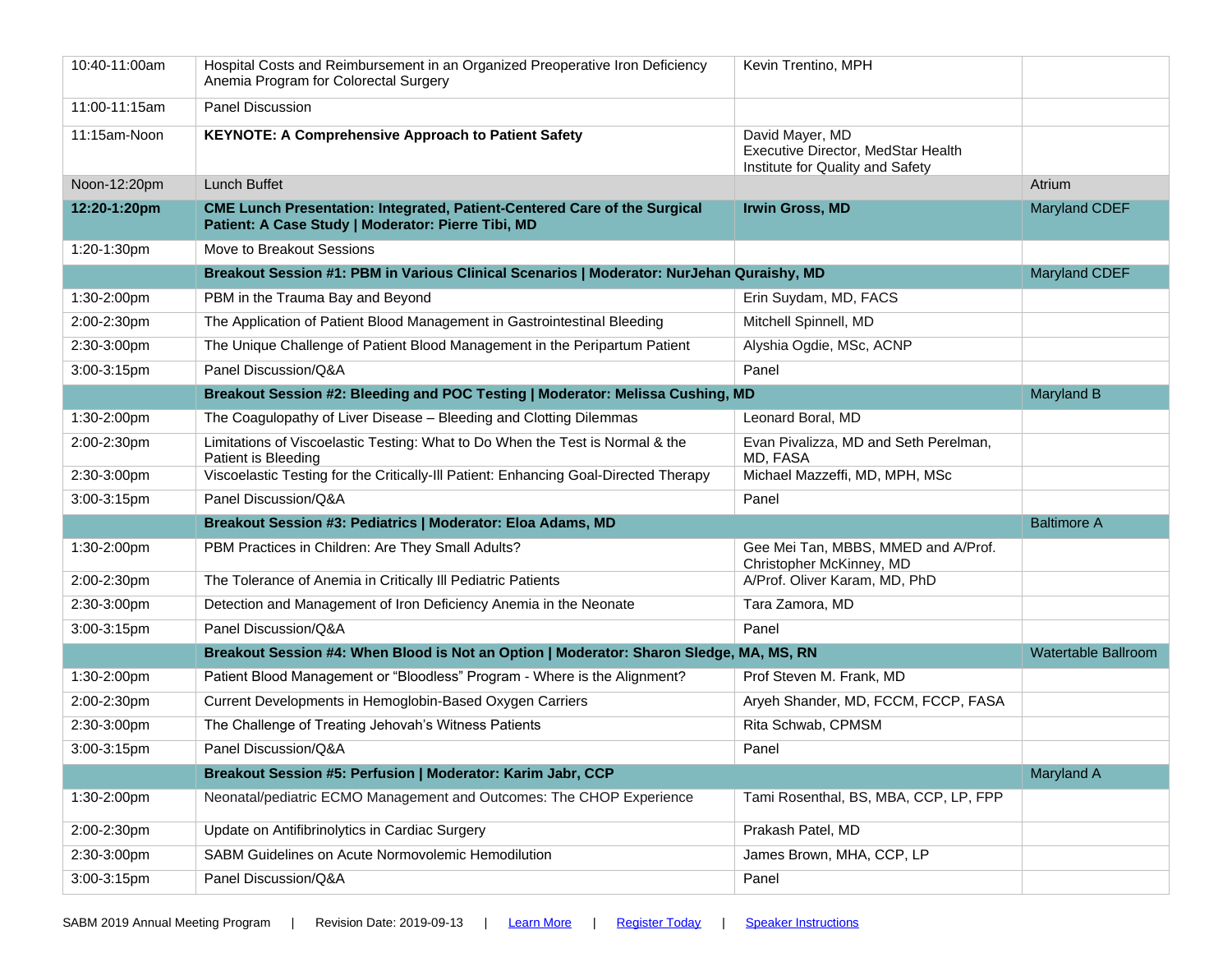|                              | Breakout Session #6: Iron Deficiency Anemia   Moderator: Sherri Ozawa, RN                                                                                                                                       |                                                              | <b>Baltimore B</b>   |
|------------------------------|-----------------------------------------------------------------------------------------------------------------------------------------------------------------------------------------------------------------|--------------------------------------------------------------|----------------------|
| 1:30-2:30pm                  | Iron Deficiency and Anemia in Pregnancy                                                                                                                                                                         | Michael Auerbach, MD, FACP                                   |                      |
| 2:30-3:15pm                  | Q&A                                                                                                                                                                                                             |                                                              |                      |
| 3:15-3:45pm                  | Refreshments with Exhibitors                                                                                                                                                                                    |                                                              | Atrium               |
| 3:45-6:00pm                  | <b>Abstracts Session</b>                                                                                                                                                                                        |                                                              |                      |
| 3:45-4:15pm                  | Top 3 Abstract Presentations   Moderator: Eloa Adams, MD                                                                                                                                                        |                                                              | Maryland CDEF        |
|                              | Effect of Platelet Storage Duration on Clinical Outcomes and Incremental Platelet<br>Change in Critically III Children                                                                                          | Marianne Nellis, MD                                          |                      |
|                              | Effect of Red Blood Cell Transfusion on Clotting in Critically III Children                                                                                                                                     | Nathan Patterson, MD                                         |                      |
|                              | Do Hospitalized Females Tolerate Anemia Better than Males?                                                                                                                                                      | Mereze Visagie, MD and Prof Steven M.<br>Frank, MD           |                      |
| 4:15-4:30pm                  | <b>SABM Research Grant Award Winner Announcement</b>                                                                                                                                                            | Prof Steven M. Frank, MD                                     |                      |
| 4:30-6:00pm                  | Poster Abstracts - Detailed presentation schedule available here.                                                                                                                                               |                                                              |                      |
|                              | Abstract Categories: Clinical Research - Blood Conservation/ Modalities/ Devices/<br>Techniques & Coagulation Issues/ Management   Moderators: Jonathan Waters,<br>MD and Neil Blumberg, MD                     | Various                                                      | <b>Baltimore A</b>   |
|                              | Abstract Categories: Quality and Safety - PBM Outcomes and Patient Experience/<br>Patient-Centered Care   Moderator: Stacy Valentine, MD, MPH and Heather Mingo,<br>$NP$ , $PhD(c)$                             | Various                                                      | <b>Baltimore B</b>   |
|                              | Abstract Categories: Clinical Research - Anemia Detection/ Treatment/<br>Management & Quality and Safety - Morbidity and Mortality   Moderators: Prof<br>Steven M. Frank, MD and Carolyn Clancy, MSN, CNS, APRN | Various                                                      | Maryland A           |
|                              | Abstract Categories: Case Series/ Reports & Additional   Moderators: Bradford Ray,<br>RABT and Gagan Mathur, MD                                                                                                 | Various                                                      | Maryland B           |
| 6:00-7:00pm                  | <b>Hospital Affiliate Recognitions</b>                                                                                                                                                                          | Nathaniel Usoro, MBBCh, FWACS, FICS,<br>Membership Committee | Atrium               |
| Saturday, September 21, 2019 |                                                                                                                                                                                                                 |                                                              |                      |
| 6:00am-2:00pm                | Registration                                                                                                                                                                                                    |                                                              |                      |
| 6:30-7:30am                  | <b>Breakfast with Exhibitors</b>                                                                                                                                                                                |                                                              |                      |
| 7:30-8:30am                  | Patient Safety and Quality Care Session #2   Moderator: Sharon Sledge, MA, MS, RN                                                                                                                               |                                                              | <b>Maryland CDEF</b> |
| 7:30-7:40am                  | Physiologic Tolerance of Anemia: A New SABM Standard                                                                                                                                                            | Irwin Gross, MD                                              |                      |
| 7:40-8:05am                  | Safe Patient Discharge: How PBM in Acute Care Targets Quality and Readmissions                                                                                                                                  | Sarah Walbolt, BSN                                           |                      |
| 8:05-8:30am                  | Laboratory Stewardship and the Quality Cost Interface                                                                                                                                                           | Kenneth E. Wood, DO                                          |                      |
| 8:30-9:55am                  | SABM and American Society of Anesthesiologists (ASA) Joint Session   Moderator: Gee Mei Tan, MBBS, MMED                                                                                                         |                                                              | <b>Maryland CDEF</b> |
| 8:30-8:55am                  | Perioperative Management of the Patient on Anti-Platelet Therapy                                                                                                                                                | Linda Shore-Lesserson, MD, FAHA, FASE                        |                      |
| 8:55-9:20am                  | The Impact of Hospital-Acquired Anemia on Patient Outcomes - An<br><b>Underrecognized Risk</b>                                                                                                                  | Daryl Kor, MD, MSc                                           |                      |
| 9:20-9:45am                  | Current Guidance on Management of Postpartum Hemorrhage                                                                                                                                                         | A/Prof Alex Butwick                                          |                      |
| 9:45-9:55am                  | Questions and Answers - Panel Discussion                                                                                                                                                                        | Panel                                                        |                      |
| 9:55-10:15am                 | Coffee Break with Exhibitors                                                                                                                                                                                    |                                                              | Atrium               |